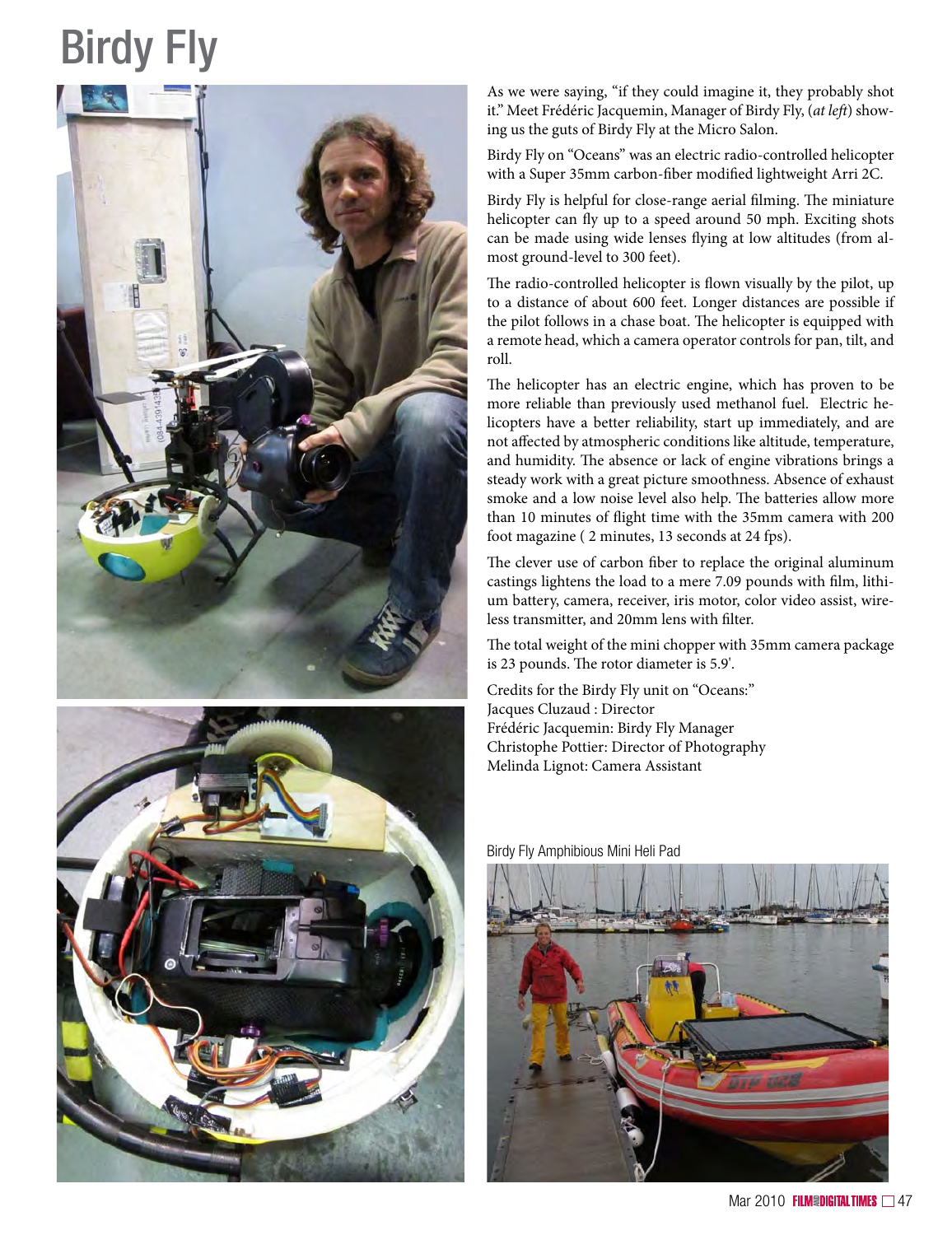Frédéric Jacquemin writes, "In early 2005, Jacques Perrin's film production company, Galatée Films, contacted Birdy Fly, planning to use the remote-controlled helicopter in order to obtain unusual shots of wildlife footage and, in addition, to get aerial shots in areas restricted to real helicopters.

"After flying tests in real conditions, the equipment was modified to fit the director's needs and requests. Zeiss Standard T2.1 lenses (16, 20, 24 mm) were purchased according to the wishes of DP Luc Drion, to get as close as possible to the look of other lenses used on this film. Some upgrades were made on video assist. A ground glass was fitted with with 1:2.40 frame lines in Super 35 centered format. Framing and steadiness were tested.

"Jacques Perrin doesn't appreciate the off-level framing, which often occurs with a mini-chopper. To maintain a level horizon, an electronic inertial unit was integrated, courtesy of Thomas Kleszczowski, to stabilize the camera head (tilt and roll axis). The head's motors were changed for better precision, smoother movement and better response to the operator's moves.

"DP Christophe Pottier was appointed operator of the Birdy Fly camera head and practiced during many long training sessions to learn the particular ideosyncracies of the machine and to become confident with the pan axis and tail rotor coordination in conjunction with the pilot.

"Shooting continued through July 2008, including two sessions in South Africa for the "Sardine run" (dolphins and Cape Gannets), two in Norway (orcas), Mexico (blue whales), Guadeloupe (spermwhales), New Zealand (orcas), Alaska (humpback whales). The special conditions of wildlife shooting are hard on crew and equipment, especially when shooting 62 rolls of film in 10 days in Mexico.

"We had one accident during the shooting: the loss at sea of one camera after crashing into a Cape Gannet in May 2007, nearby Port Elizabeth."

http://birdyfly.com

Birdy Fly Photos: Christophe Pottier





48 **FILM EDIGITAL TIMES** Mar 2010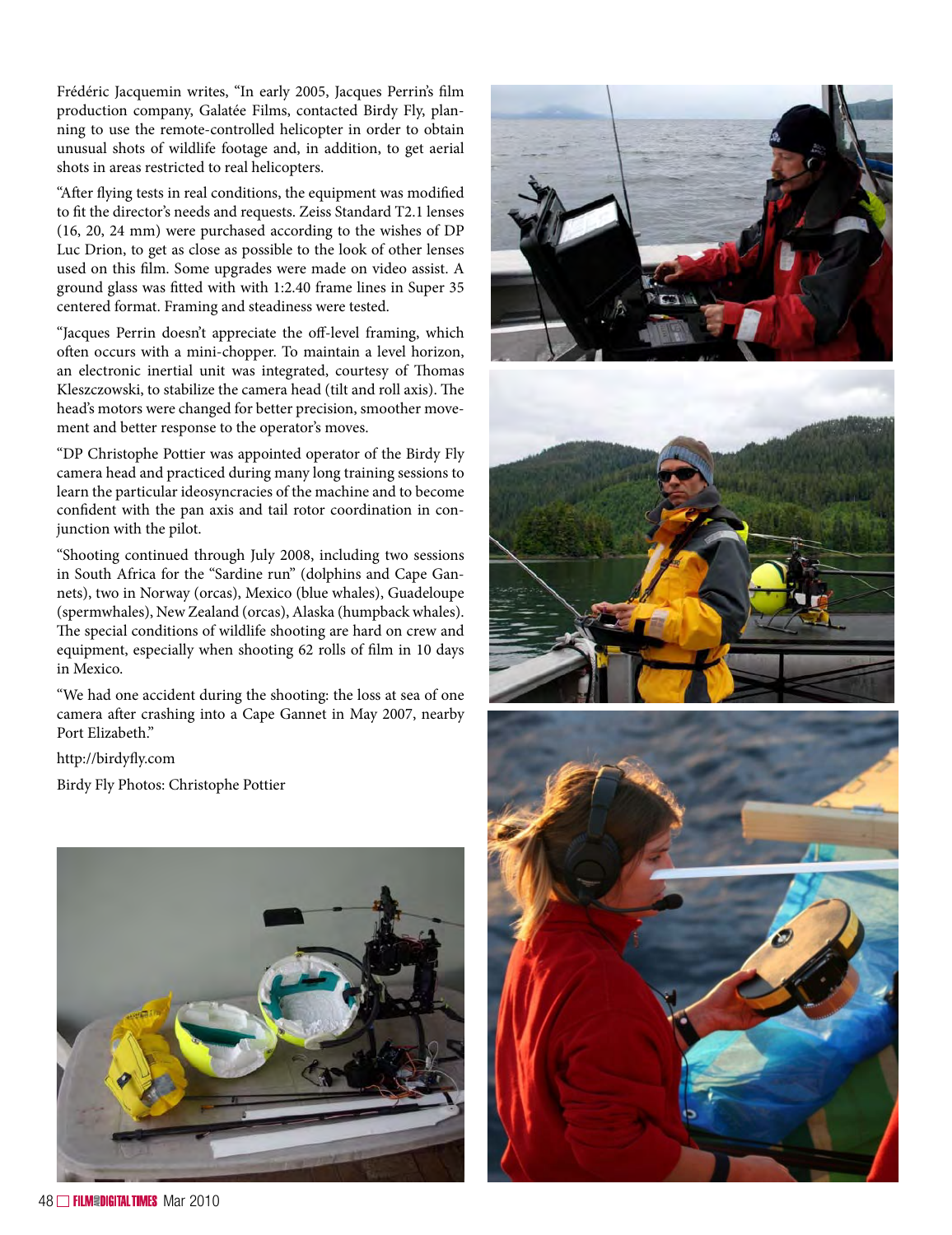